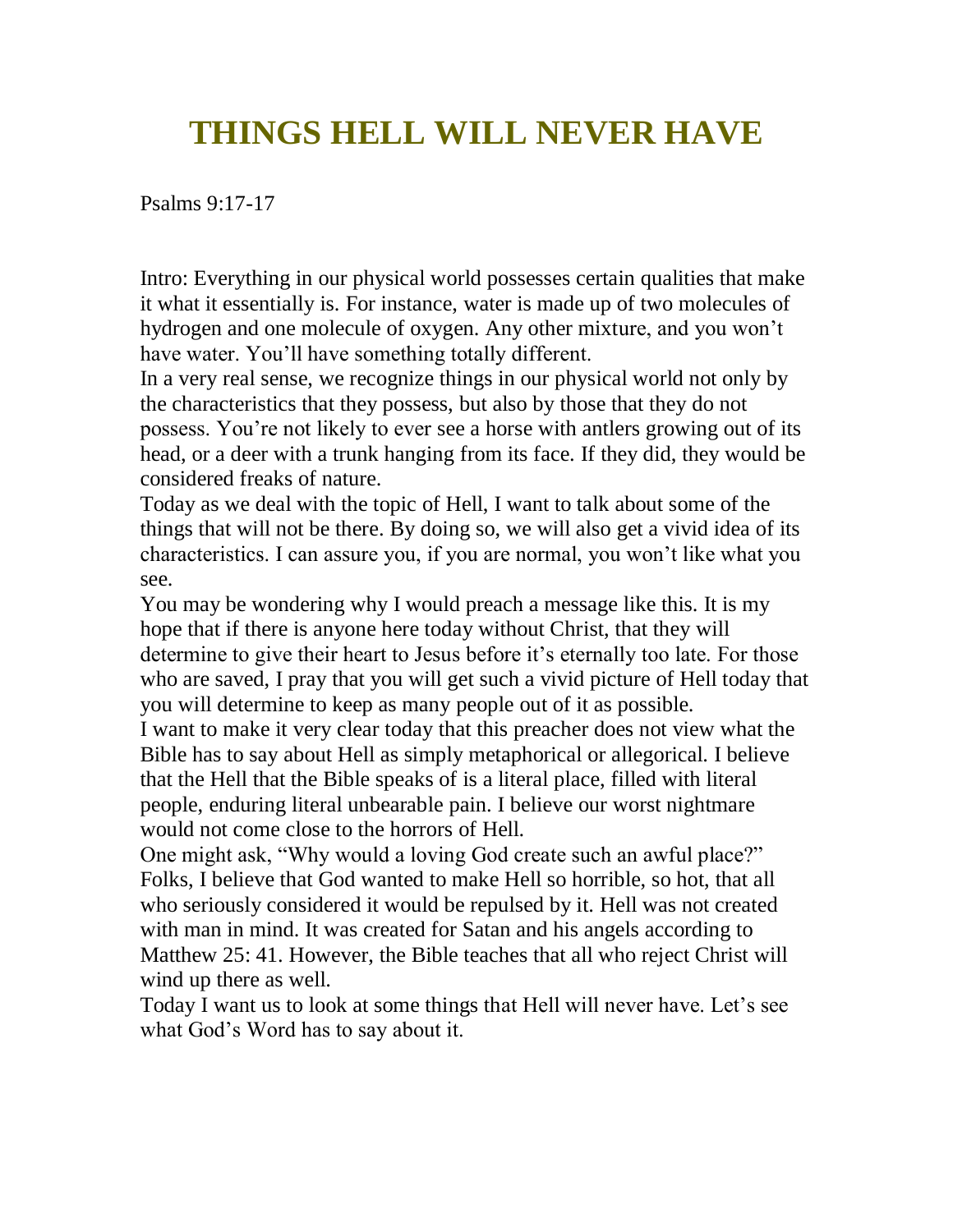Theme: In Hell, there will be:

## I. NO LIGHT

Matt.8: 12a "But the children of the kingdom shall be cast out into outer darkness…"

Matt.22: 13a "Then said the king to the servants, Bind him hand and foot, and take him away, and cast him into outer darkness…"

II Pet.2: 17 "These (false teachers) are wells without water, clouds that are carried with a tempest; to whom the mist of darkness is reserved forever."

Jude 12 "These (false teachers) are spots in your feasts of charity, when they feast with you, feeding themselves without fear: clouds they are without water, carried about of winds; trees whose fruit withereth, without fruit, twice dead, plucked up by the roots;

13 Raging waves of the sea, foaming out their own shame; wandering stars, to whom is reserved the blackness of darkness forever."

NOTE: [1] Can you imagine never seeing the light again? When lost souls have suffered the darkness of Hell for a thousand years, they will still be tormented by the memories of the warm glow of the sunlight that once caressed their faces. But the light of day they will never see again. But what more fitting punishment could there be for those who "loved darkness rather light" (John 3: 19)?

[2] I am told that one who is forced to remain in total darkness for an extended period of time becomes very agitated and irritable.

[3] There are some other reasons why there will be no light in Hell:

3a. The Light of the world will not be there (John 8: 12).

3b. The light of the Gospel won't be there, for every heart has already been darkened. II Corinthians 4: 4b says, "…the god of this world hath blinded the minds of them which believe not, lest the light of the glorious gospel of Christ…should shine unto them."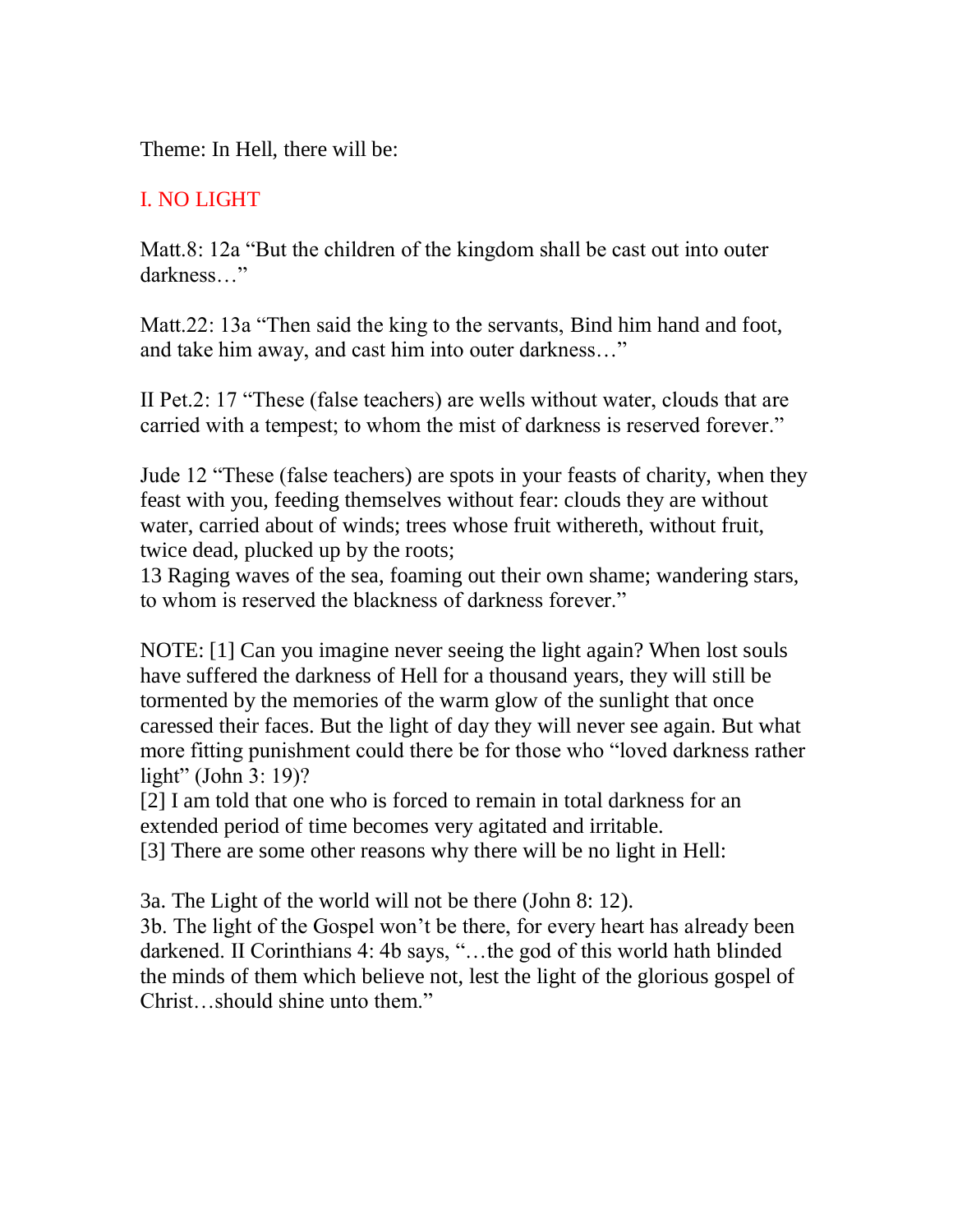#### II. NO LIQUID

Luke 16: 24 "And he cried and said, Father Abraham, have mercy on me, and send Lazarus, that he may dip the tip of his finger in water, and cool my tongue; for I am tormented in this flame."

NOTE: To the consternation and torment of the doomed, the only cool liquid they will have in Hell will be what remains in their memories. One can only imagine the torment of a dry, parched throat and swollen tongue that begs for one drink of water, and yet can never be satisfied.

#### III. NO LAUGHTER

Luke 16: 23a "And in hell he lift up his eyes, being in torments...

Luke 16: 24b "... I am tormented in this flame."

Matt.8: 12b "...there shall be weeping and gnashing of teeth."

Matt.13: 42 "And shall cast them into a furnace of fire: there shall be wailing and gnashing of teeth."

Matt. 22: 13b "... there shall be weeping and gnashing of teeth."

Rev.14: 11a "And the smoke of their torment ascendeth up forever and ever…"

NOTE: [1] Proverbs 17: 22a says, "A merry heart doeth good like a medicine." Let me illustrate:

In The Anatomy of an Illness: As Perceived by the Patient, Norman Cousins tells of being hospitalized with a rare, crippling disease. When he was diagnosed as incurable, Cousins checked out of the hospital. Aware of the harmful effects that negative emotions can have on the body, Cousins reasoned the reverse was true. So he borrowed a movie projector and prescribed his own treatment, consisting of Marx Brothers films and old "Candid Camera" reruns. It didn't take long for him to discover that 10 minutes of laughter provided two hours of pain-free sleep. Amazingly, his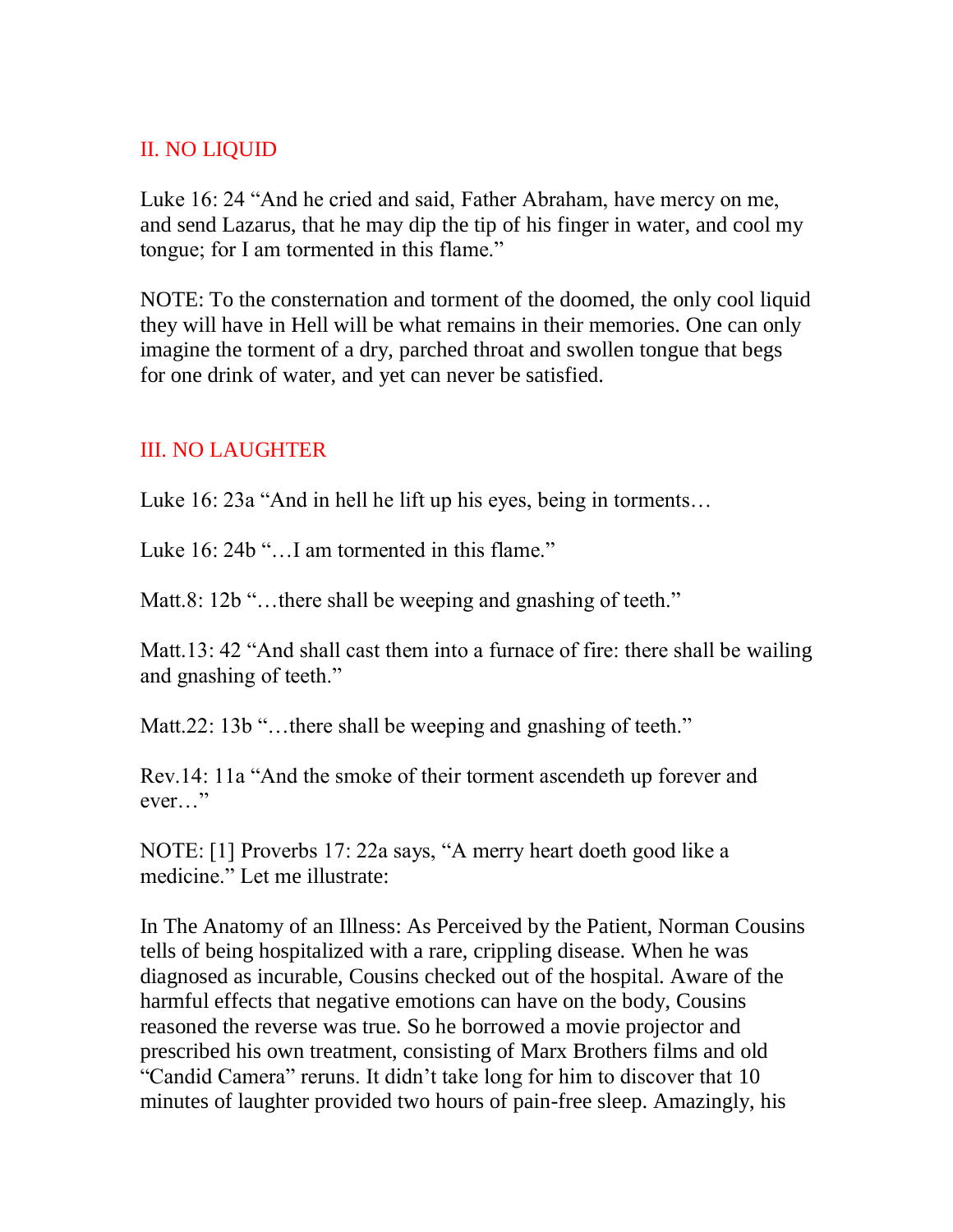debilitating disease was eventually reversed. After the account of his victory appeared in the New England Journal of Medicine, Cousins received more than 3000 letters from appreciative physicians throughout the world.

Today in the Word, December 18, 1991.

[2] The smile of pleasure and enjoyment will never be seen in Hell. The laughter of little children or the chuckles of adults will never be heard in Hell, for all laughter will be replaced by languishing.

## IV. NO LIBERTY

A. Those Receiving Christ Are Free Forever.

John 8: 36 "If the Son therefore shall make you free, ye shall be free indeed."

B. Those Rejecting Christ Are Fettered Forever.

II Thess.1: 8 "In flaming fire taking vengeance on them that know not God, and that obey not the gospel of our Lord Jesus Christ: 9 Who shall be punished with everlasting destruction from the presence of the Lord, and from the glory of his power;"

Rev.20: 10 "And the devil that deceived them was cast into the lake of fire and brimstone, where the beast and the false prophet are, and shall be tormented day and night forever and ever."

NOTE: [1] The pain will be forever. The darkness will be forever. The thirst will be forever. The languishing and torment will be forever. [2] Folks, there will be no exit signs in Hell. There will be no escape. Once a person arrives in Hell, it is forever.

### V. NO ONE WHO ISN'T LOST

A. The Saint Can Never Perish.

John 6: 47 "Verily, verily, I say unto you, He that believeth on me hath everlasting life."